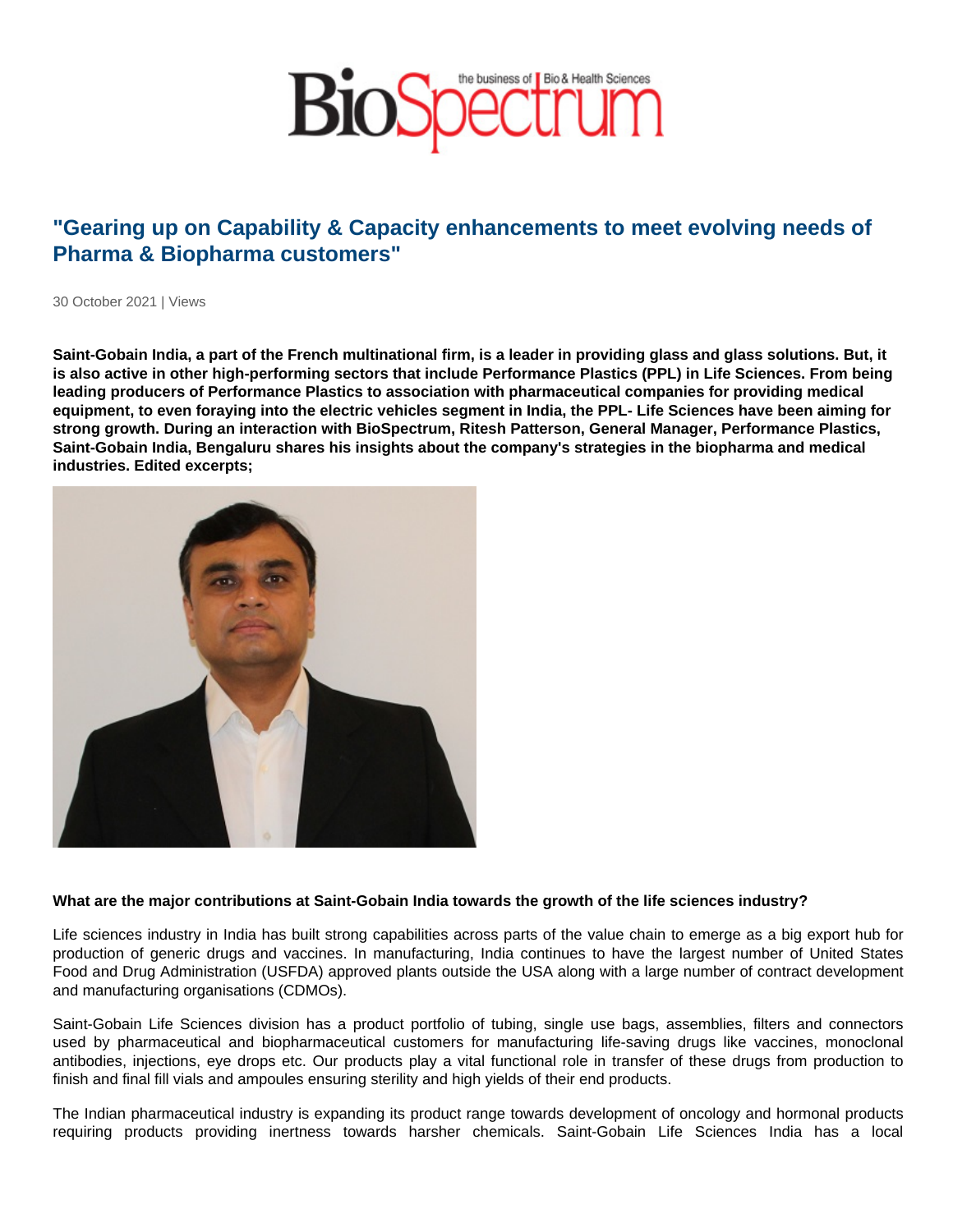manufacturing setup for Platinum cured Silicon and Thermoplastic polymer tubing at Bangalore delivering a comprehensive range of products for these diverse requirements of inertness. Our local manufacturing presence ensures customised tubing, shorter lead times for product development and commercial supplies for our customers. In addition, biopharma and pharma customers need validation data to assess the fitness of a given product for their manufacturing processes and risk assessments for submission to regulatory agencies. Our material formulation competencies and validation studies provide them support to meet these stringent regulatory standards of agencies like USFDA, European Medicines Evaluation Agency (EMEA) or European Medicines Agency (EMA) and Drugs Controller General of India (DCGI).

The Medical Component division under Life Sciences has a specialised portfolio of precision injection molded parts, small diameter precision tubing and other sub-components of medical devices which are used in various surgery and diagnostic equipment.

## **What are your latest innovations in this space?**

Research and Innovation are at the heart of Saint-Gobain's strategy. The Group's research focuses both on breakthrough innovations and on continuously improving its products, processes and services in a spirit of openness and attentiveness to customer needs.

Single-use systems (SUSs) are becoming increasingly common in bioprocessing operations because of their low capital requirements and validation costs. As this trend continues to develop, pharmaceutical manufacturers are asking SUS manufacturers to provide assurance that their products comply with current good manufacturing practices (CGMPs) and do not alter drug products by exceeding established operating ranges.

Our competency in material formulations and developing conceptual design for single use manifold and assemblies helps our customers to eliminate manual connection leading to faster batch turnaround times, yield improvements and minimise risk of contamination. In addition, our enhanced level of tubing validation certification offers a higher level of quality assurance in single-use fluid handling components. Saint-Gobain validates the fluid path of the tubing and single use manifold to meet the USP & ISO standard industry requirements.

 Strategically designed cell culture, processing and preservation systems will pave the way for the next generation of potent cell-based cancer therapies and vaccines. Our Life Sciences business unit produces a variety of disposable products for these promising new therapies, including cell culture and processing bags to emerge as a preferred partner for these evolving requirements of the Life Sciences sector.

## **Did the pandemic bring in a change in business perspective towards the life sciences sector?**

COVID-19 has been a disruptor for all business sectors and that applies to the life sciences sector too. The expected lead times for development of vaccines and drugs have been drastically reduced through excellent collaboration between different stakeholders. The agility required to crash these developmental lead times has forced manufacturers and suppliers to collaborate closely for an efficient supply chain for drug manufacturing.

The significant take away from this crisis is that local manufacturing of consumables for pharma, biopharma and medical industries has gained impetus. Saint-Gobain Life Sciences with its strong local manufacturing footprint in India combined with application expertise and material formulation competencies was able to support these emerging requirements of shorter lead time requirements of product development and commercial supplies. Our local presence enabled strong collaboration with all COVID-19 vaccine manufacturers in India during the pandemic and helped us establish our products for their production lines, ensuring timely supplies to meet their tight production schedules.

Another emerging requirement in all business sectors including Life Sciences is usage of digital platforms to create awareness of products and services, technical and commercial engagements through knowledge sharing has gained traction. Saint-Gobain Life Sciences too is undertaking initiatives for deployment of multiple digital touchpoints to facilitate a seamless customer experience in their various interactions with us.

### **How was the company's performance in the last fiscal and what are your projections for FY 2021-22?**